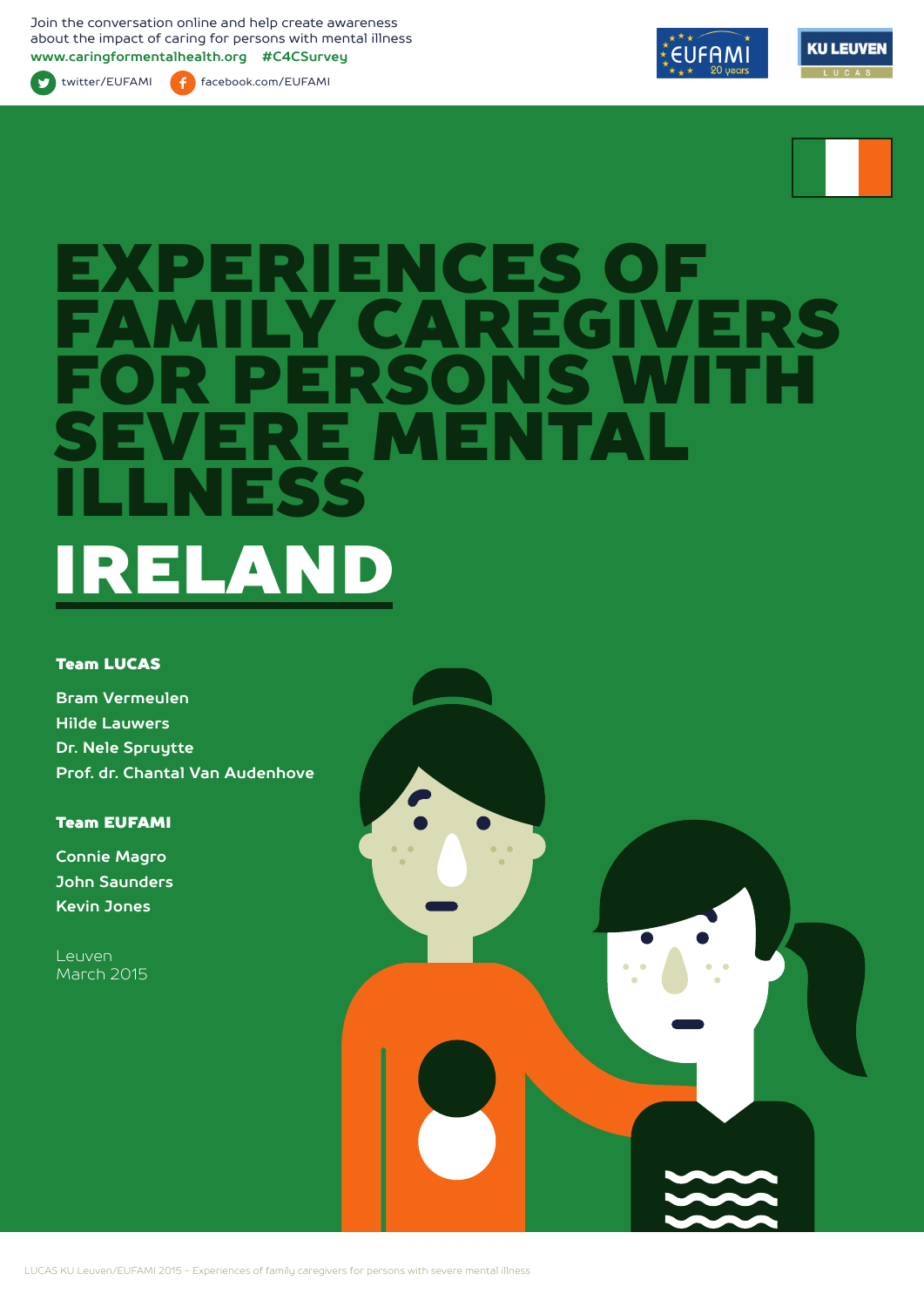

#### EXPERIENCES OF FAMILY CAREGIVERS FOR *PERSONS WITH SEVERE MENTAL ILLNESS:* IRELAND

## IN 2014, AN INTERNATIONAL SURVEY WAS CARRIED OUT TO **GET A CLEARER PICTURE OF** THE EXPERIENCES OF FAMILY CAREGIVERS FOR PERSONS WITH A **SEVERE MENTAL ILLNESS**



## The study aimed to clarify

- The burden and well-being
- The satisfaction with professional support
- The need for additional support for family caregivers of persons with a severe mental illness

## We provide **country-specific** results for those countries with 46 respondents or more

- **1 Interpretation of country-specific findings**
- **2 Specific characteristics of the Irish respondents**
- **3 Major challenges according to the Irish respondents**
- **4 International comparison**
	- *a. Perceived stigma of family caregivers because they got in contact with professional help*
	- *b. Positive personal experiences of the carer*
	- *c. Good aspects of the relationship between carer and person being cared for*
- **5 Need for support according to Irish respondents**
- **6 Full data**

*To download the full report or to obtain more information, please visit: www.eufami.org or www.kuleuven.be/lucas*

**LUCAS, the Centre for Care research and consultancy of the KU Leuven (University of Leuven), conducted the study in collaboration with the European Federation of Families of Persons with Mental Illness (EUFAMI). The study was a multi-site, cross-sectional survey undertaken in 22 countries (Australia, Austria, Belgium, Canada, Cyprus, Denmark, Finland, France, Germany, Greece, Ireland, Israel, Italy, Malta, Netherlands, Norway, Portugal, Russia, Spain, Sweden, Switzerland and UK). The survey consisted of an anonymous, self-completion questionnaire administered on paper, by email and online. Questionnaires were completed by 1,111 caregivers.** 

## Interpretation of country-specific findings

In the full report the total sample of family caregivers (N = 1,111) is reported. As indicated in the full report, it is important to be aware that this sample consists of family caregivers that are mainly associated with a family organisation. The results cannot be generalised for all family caregivers of persons with severe mental illness.

For the country reports, we urge extra caution in interpreting the results because of the low number of respondents. Statistical comparisons between countries or between specific countries and the global sample are difficult. It is not possible to infer strong conclusions on the situation in one specific country.

The aim of a country report is to promote discussion within a country and to generate ideas for further research, policy and practice actions. The results can be a trigger to set up a larger, representative study of family caregivers for persons with severe mental illness. They can help further hypothesis building and can inspire the formulation of new research questions or policy recommendations.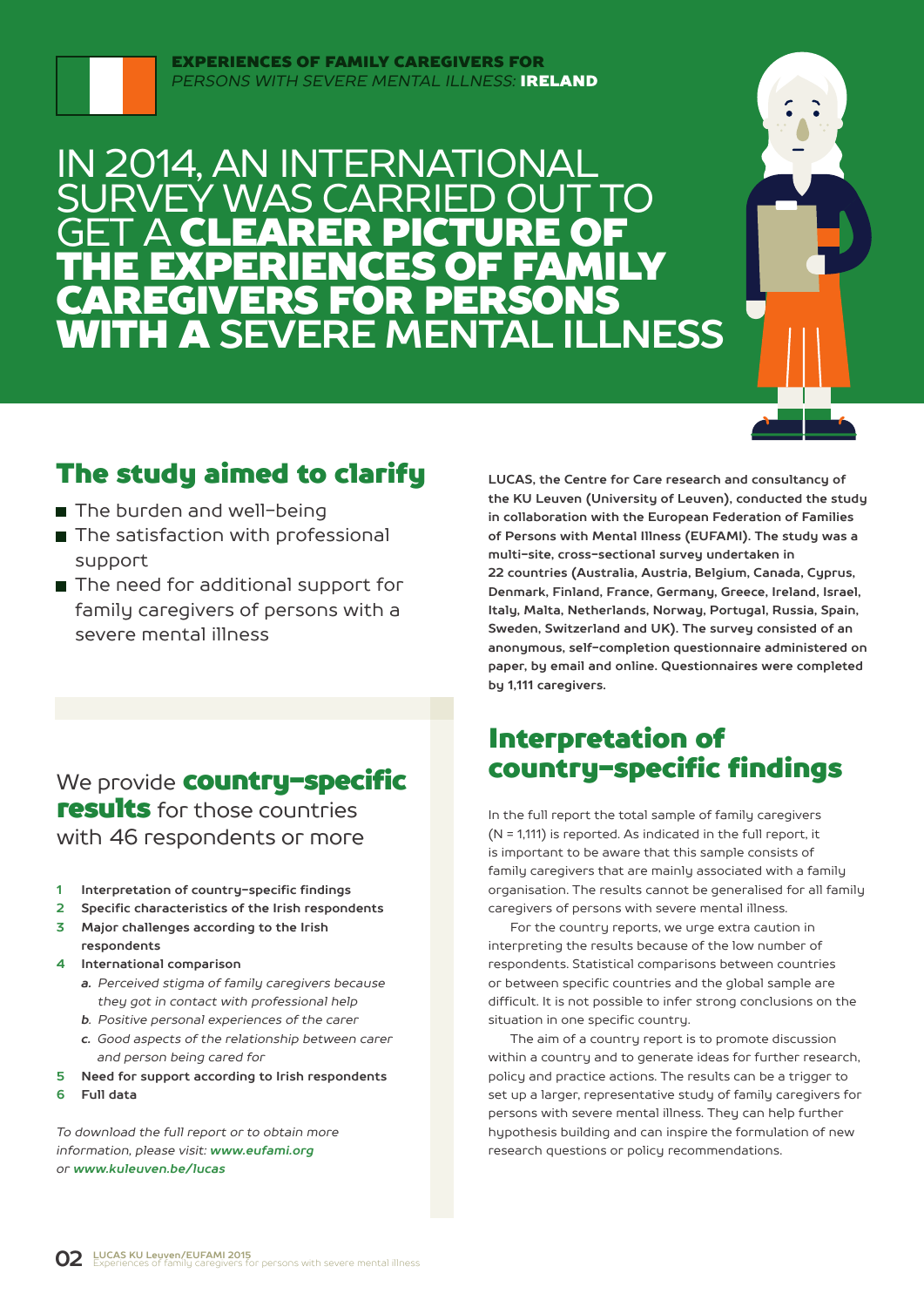## Specific characteristics of the Irish respondents

This and previous research show that the burden on family caregivers is determined by the characteristics of the relationship, the condition of their illness, and the cohabitation with the family member with a severe mental illness. For this reason, we highlight the raw data on the distribution of the respondents for these three variables.

| <b>Relationship with patient 1</b> | $N = 53$ |
|------------------------------------|----------|
| Son/daughter                       | 42       |
| Partner/spouse                     | 5        |
| <b>Brother/sister</b>              | 2        |
| Parent                             | 1        |
| <b>Friend</b>                      | O        |
| Other                              |          |

#### Illness/condition of patient 1

*(multiple responses possible)*

| 43 |
|----|
| 10 |
| А  |
| 4  |
|    |
|    |

#### Living with patient 1

| <b>Yes</b>       | 27 |  |
|------------------|----|--|
| Some of the time |    |  |
| <b>No</b>        | 19 |  |

*Data are % based on valid responses*

## Major challenges according to the Irish respondents

We selected the three highest and lowest scoring items of burden or dissatisfaction<sup>1</sup>

### The respondents in Ireland are very dissatisfied with or worry very much about:

## **1** Caregivers' burden on their <u>well-being</u>: their<br><u>relationship</u> with the person they care for

*Question:* During the past four weeks, how concerned were you about the person you care for becoming too dependent on you in the future?

## **2** Caregivers' dissatisfaction with <u>professional</u><br>support, <u>involvement</u> in treatment and care planning

*Question:* In general, how satisfied are you with your involvement in important decisions (e.g. medication, hospitalisation)?

## Saregivers' dissatisfaction with <u>professional</u><br>Saregional support: <u>involvement</u> in treatment and care planning

*Question:* In general, how satisfied are you with your ability to influence important decisions?

The respondents in Ireland are very satisfied with or have very few worries about:

#### Caregivers' general well-being: stigma and discrimination

**Question:** During the past four weeks, how concerned were you about persons treating you differently because of the illness/ condition of the person you care for?

#### 2 Caregivers' general well-being: their own safety

*Question:* During the past four weeks, how concerned were you about the person you care for being aggressive or threatening towards you (e.g. verbal threats, sexual aggression, physical intimidation)?

### 3 Caregivers' general well-being: their own safety

*Question:* During the past four weeks, how concerned were you about the person you care for accidentally doing something that puts you at risk (e.g. leaving the gas on)?

*1. Burden is defined as a combination of the answers 'quite a bit' and 'a lot' on the 5-point Likert Scale items. Dissatisfaction is defined in this study as a combination of the answers 'very dissatisfied' and 'somewhat dissatisfied' on the 5-point Likert Scale items. No burden and satisfaction are likewise defined in this study as a combination of respectively 'not at all' and 'a little', and 'somewhat satisfied' and 'very satisfied' on the 5-point Likert Scale items.*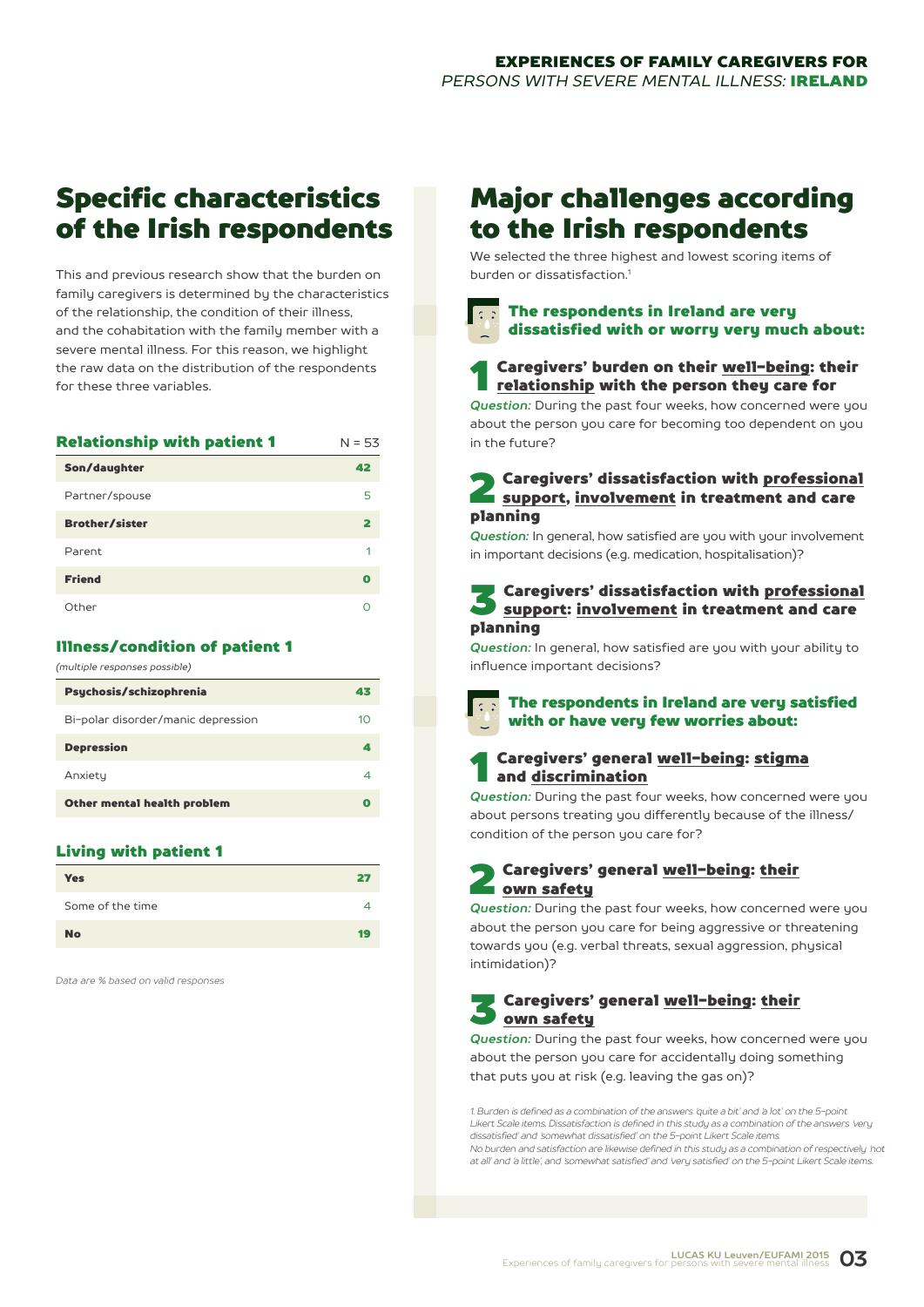## INTERNATIONAL COMPARISON

## Perceived stigma of family caregivers because they got in contact with professional help

Mean scores on the perceived stigma scale, which consists of the following items:

- **I started to feel inferior**
- **I sometimes started feeling useless**
- **I sometimes am ashamed of this**
- **I started feeling less capable than before**
- **I started doubting myself**



## Positive personal experiences of the carer

Mean scores on the positive personal experience scale, which consists of the following items:

- **I have learnt more about myself**
- **I have contributed to others' understanding of the illness**
- **I have become more confident in dealing with others**
- **I have become more understanding of others with problems**
- **I have become closer to some members of my family**
- **I have become closer to friends**
- **I have met helpful persons**
- **I have discovered strengths in myself**

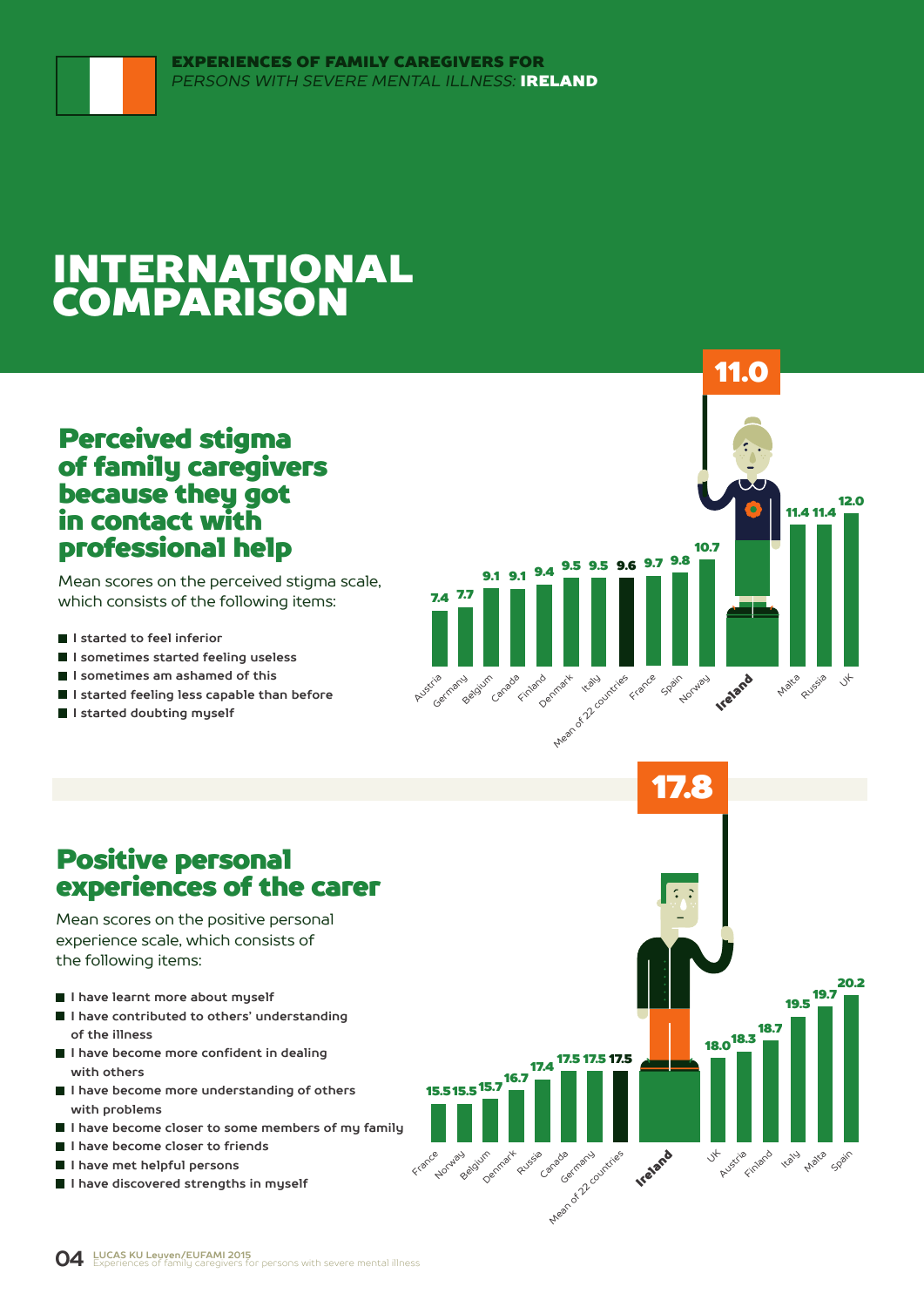## Good aspects of the relationship between carer and person being cared for

Mean scores on the good aspects of the relationship scale, which consists of the following items:

- **I have contributed to his/her wellbeing**
- That he/she makes a valuable contribution **to the household**
- **That he/she has shown strengths in coping with his/her illness**
- **That he/she is good company**
- **I share some of his/her interests**
- **I feel useful in my relationship with him/her**



## Need of support according to Irish respondents

Need for support for family caregivers of persons with severe mental illness in their role as a carer (N = 53)



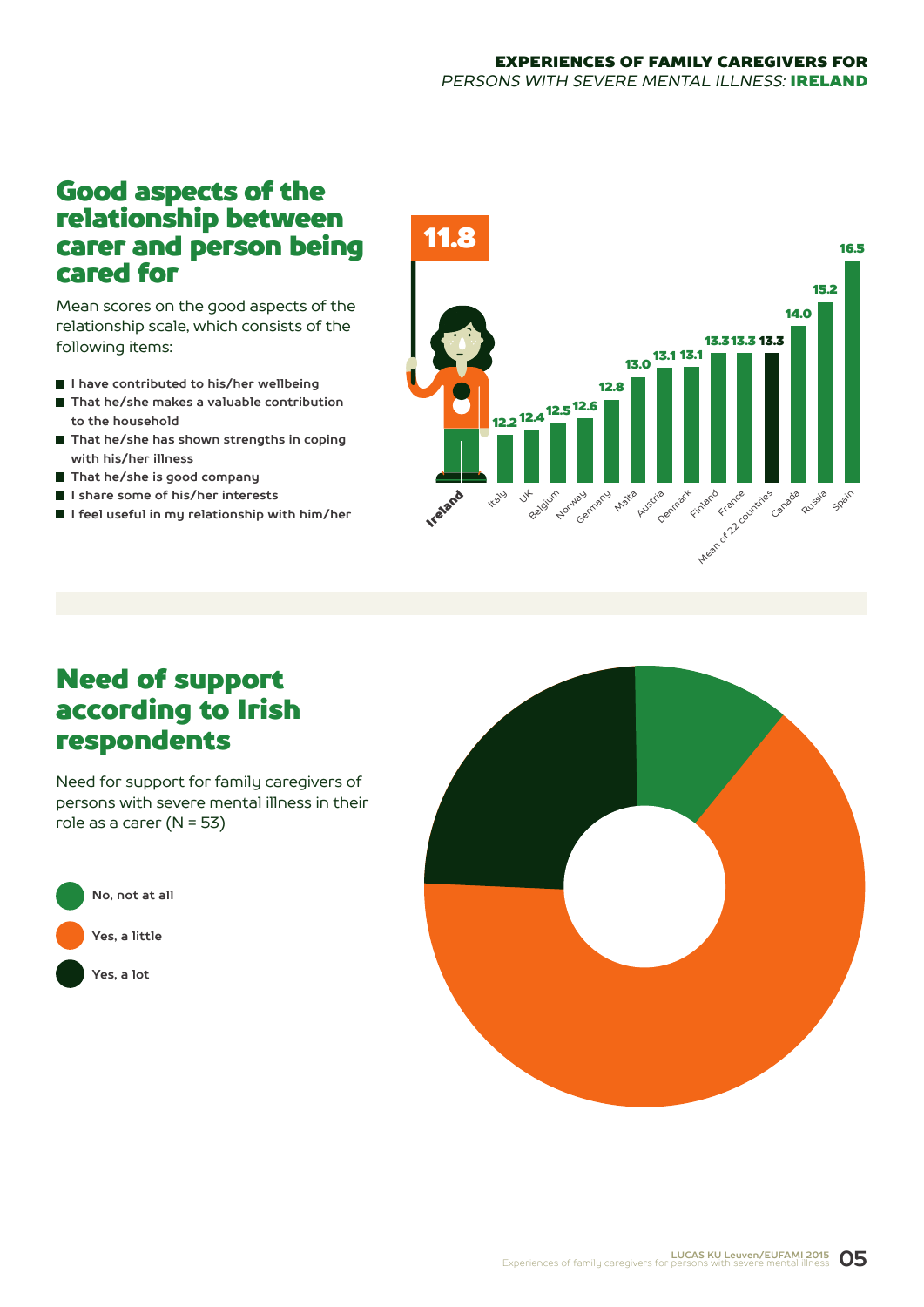## FULL DATA

## Socio-demographic and caregiving-related characteristics of family caregivers of persons with severe mental illness in Ireland (N=53)

### Age (mean) 63

| Female                                        | 42                      |
|-----------------------------------------------|-------------------------|
| male                                          | 8                       |
| <b>Employment status</b>                      |                         |
| <b>Full-time</b>                              | 6                       |
| Part-time                                     | 3                       |
| Self-employed                                 | з                       |
| Unemployed                                    | 3                       |
| <b>Retired</b>                                | 29                      |
| Student                                       | $\Omega$                |
| Unable to work due to caring responsibilities | 1                       |
| Unable to work due to ill-health/disability   | $\overline{2}$          |
| <b>Other</b>                                  | $\overline{\mathbf{2}}$ |
|                                               |                         |

#### Getting by

| Getting by is (very) difficult |  |
|--------------------------------|--|

#### How many persons with a mental health problem do you currently care for?

|           | 44 |
|-----------|----|
| -         | 6  |
| 3 Or more |    |

#### Living with patient 1

| <b>Yes</b>       | •`∎ |
|------------------|-----|
| Some of the time |     |
| <b>No</b>        | 19  |

#### Relationship with patient 1

| Son/daughter          | 42 |
|-----------------------|----|
| Partner/spouse        | 5  |
| <b>Brother/sister</b> |    |
| Parent                | 1  |
| <b>Friend</b>         | Ω  |
| Other                 |    |

#### Illness/condition of patient 1 *(multiple responses possible)*

| Psychosis/schizophrenia            | 43 |
|------------------------------------|----|
| Bi-polar disorder/manic depression | 10 |
| <b>Depression</b>                  |    |
| Anxiety                            |    |
| Other mental health problem        |    |

#### Time caring

| Hours spent looking after someone with a mental health<br>problem last week (mean)     | $\mathcal{D}$ |
|----------------------------------------------------------------------------------------|---------------|
| Years since first started taking care for someone<br>with mental health problem (mean) | 15            |

#### Role as a carer

| <b>Only caregiver</b>                               | 26 |
|-----------------------------------------------------|----|
| Main caregiver                                      | 11 |
| Sharing caring responsibilities equally with others | 鲁  |
| Someone else is the main caregiver                  | 3  |
| <b>Other</b>                                        |    |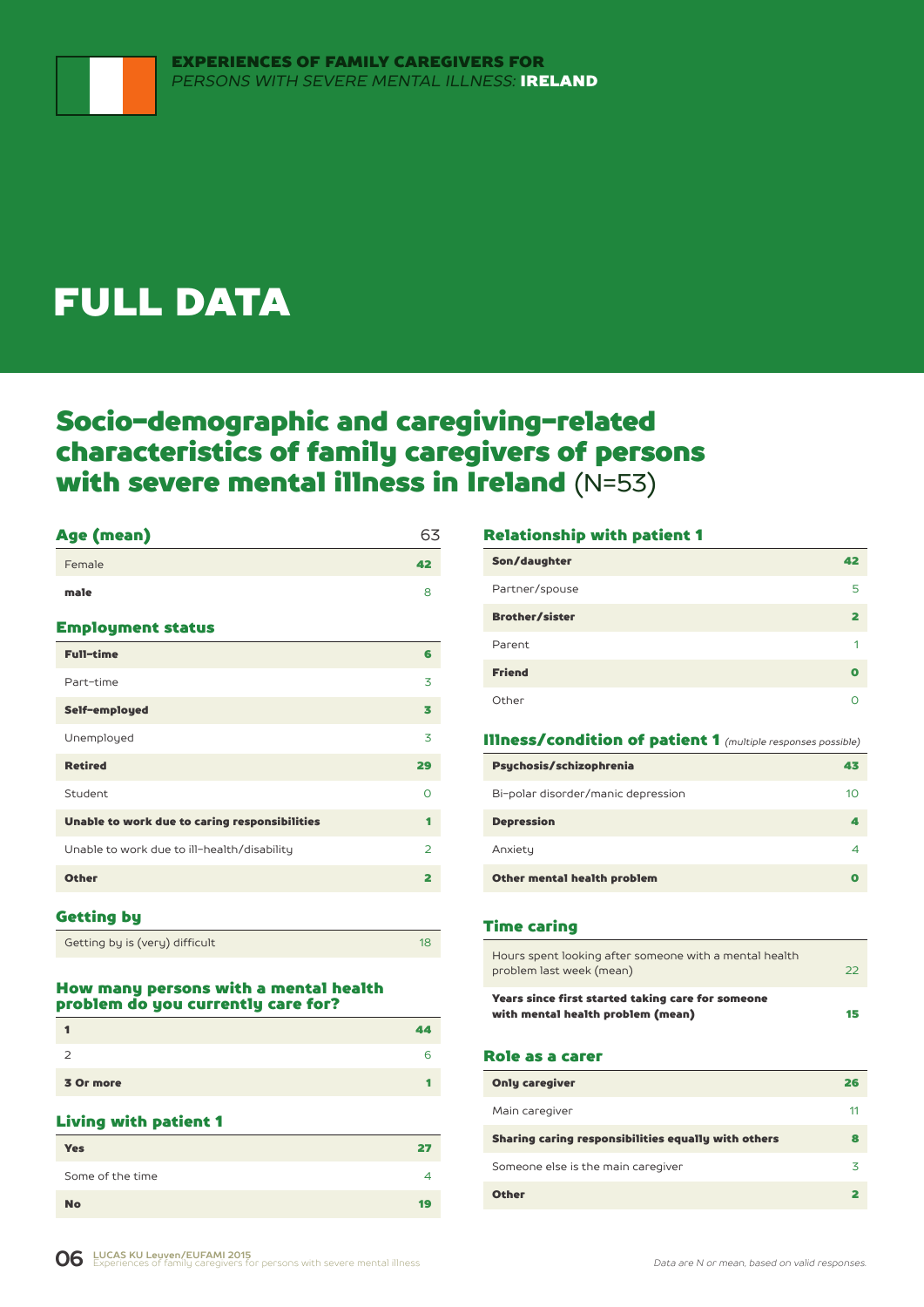## Experiences of family caregivers of persons with severe mental illness in Ireland (N=53)

| "During the past four weeks, how concerned were you about "                                                                                                                                    | 1 – | 2               | 3              | 4  | $5+$            |
|------------------------------------------------------------------------------------------------------------------------------------------------------------------------------------------------|-----|-----------------|----------------|----|-----------------|
| Your role as a carer                                                                                                                                                                           |     |                 |                |    |                 |
| Not having enough time to yourself?                                                                                                                                                            | 11  | 15              | 12             | 12 | 1               |
| Having to put the needs of the person you care for ahead of your own needs?                                                                                                                    | 8   | 7               | 15             | 15 | 5               |
| Not being able to take a break from caring?                                                                                                                                                    | 9   | 13              | 13             | 7  | 3               |
| Not being able to plan for the future?                                                                                                                                                         | 4   | 1 <sub>3</sub>  | 13             | 12 | 11              |
| Not being able to continue caring due to reasons beyond your control?                                                                                                                          | 14  | 8               | 9              | 12 | 8               |
| Your relationship with the person you care for                                                                                                                                                 |     |                 |                |    |                 |
| Strain in your relationship with the person you care for?                                                                                                                                      | 9   | 7               | 11             | 10 | 14              |
| The person you care for being too dependent on you at the moment?                                                                                                                              | 5   | 9               | 15             | 14 | $\overline{7}$  |
| The person you care for becoming too dependent on you in the future?                                                                                                                           | 3   | 8               | 8              | 18 | 13              |
| The person you care for saying things that upset you?                                                                                                                                          | 10  | 10 <sup>°</sup> | 6              | 12 | 14              |
| Feeling irritable with the person you care for?                                                                                                                                                | 8   | 15              | 10             | 10 | 9               |
| Reaching "breaking point", where you feel you cannot carry on with things as they are?                                                                                                         | 12  | 11              | 12             | 9  | 7               |
| Your relationship with family and friends                                                                                                                                                      |     |                 |                |    |                 |
| Strain in your relationship with family and friends, because of your caring responsibilities?<br>"Drifting apart" from family and friends, because your caring responsibilities limit the time | 11  | 11              | 15             | 9  | 7               |
| available to keep in contact with them?                                                                                                                                                        | 14  | 19              | $\overline{7}$ | 6  | 5               |
| Feeling isolated and lonely because of the situation you are in?                                                                                                                               | 14  | 10              | 16             | 4  | 6               |
| Not getting the support you need from family and friends?                                                                                                                                      | 16  | 10 <sup>°</sup> | 12             | 8  | 5               |
| <b>Your financial situation</b>                                                                                                                                                                |     |                 |                |    |                 |
| <b>Your own financial situation?</b>                                                                                                                                                           | 17  | $12 \,$         | 8              | 10 | 3               |
| The financial situation of the person you care for?                                                                                                                                            | 8   | 9               | 9              | 15 | 12 <sup>°</sup> |
| Having to cover extra costs of caring?                                                                                                                                                         | 16  | 10              | 6              | 9  | 10              |
| <b>Your physical health situation</b>                                                                                                                                                          |     |                 |                |    |                 |
| Your own physical health?                                                                                                                                                                      | 4   | 13              | 13             | 13 | 8               |
| Your caring role making your physical health worse?                                                                                                                                            | 10  | 14              | 5              | 12 | 10 <sup>°</sup> |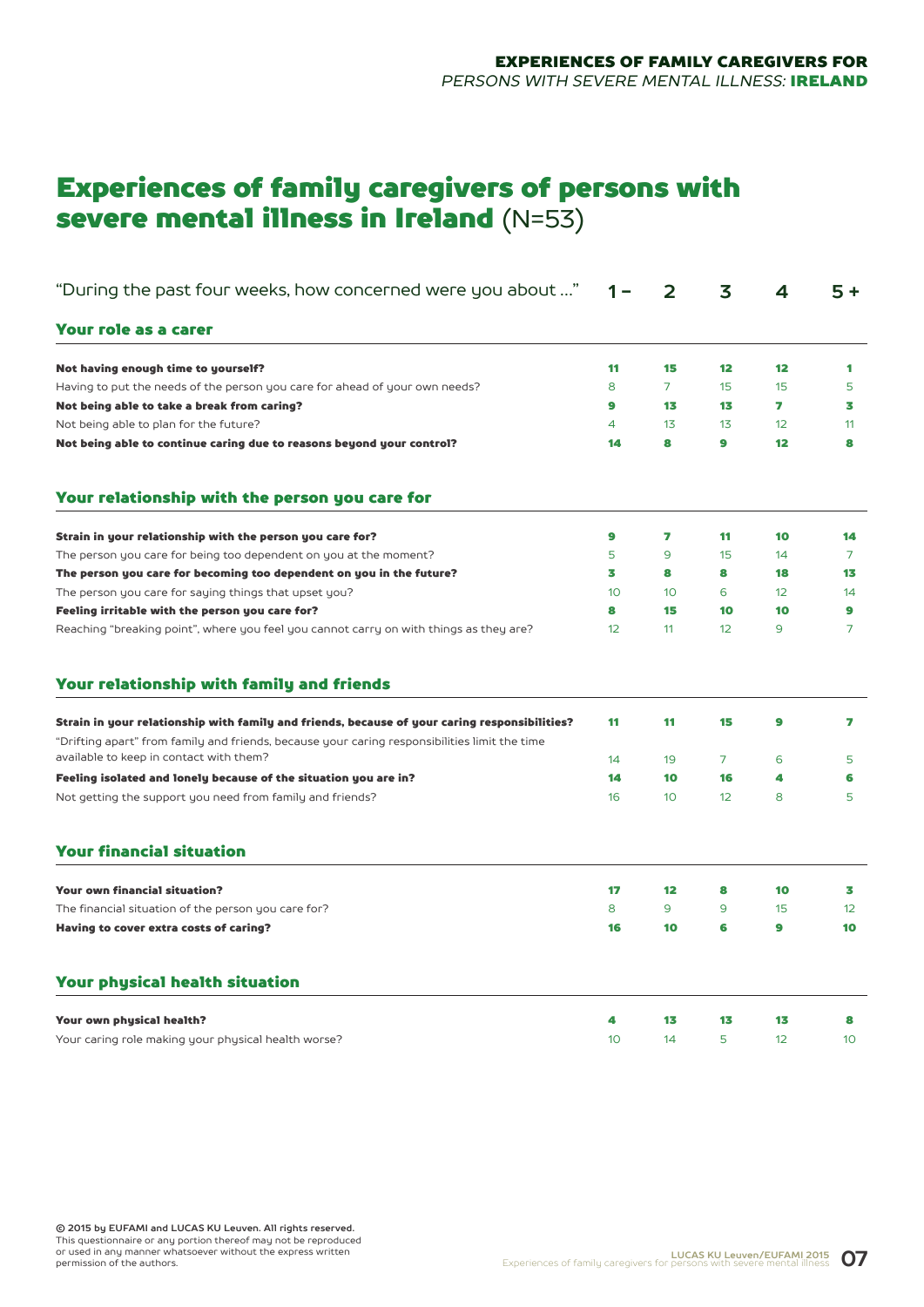#### EXPERIENCES OF FAMILY CAREGIVERS FOR

*PERSONS WITH SEVERE MENTAL ILLNESS:* IRELAND

#### Experiences of family caregivers of persons with

|                                                                                               |    | 2               | 3                 | 4                       | $5+$ |
|-----------------------------------------------------------------------------------------------|----|-----------------|-------------------|-------------------------|------|
|                                                                                               |    |                 |                   |                         |      |
| <b>Your emotional well-being</b>                                                              |    |                 |                   |                         |      |
| Being unable to cope with the "constant anxiety" of caring?                                   | 7  | 11              | 10                | 13                      | 11   |
| Feeling depressed?                                                                            | 14 | 15              | 6                 | 10 <sup>°</sup>         | 4    |
| Being unable to see anything positive in your life?                                           | 18 | 15              | 7                 | $\overline{\mathbf{z}}$ | 3    |
| Lack of sleep brought about through worry or stress?                                          | 7  | 16              | 7                 | 10 <sup>°</sup>         | 11   |
| Lack of sleep caused by the person you care for keeping you awake at night?                   | 17 | 15              | 4                 | 4                       | 10   |
| Feeling so exhausted that you cannot function properly?                                       | 15 | 11              | $\overline{7}$    | 11                      | 5    |
| <b>Stigma and discrimination</b>                                                              |    |                 |                   |                         |      |
| Persons treating you differently because of the illness/condition of the person you care for? | 20 | 16              | 11                | 3                       | 1    |
|                                                                                               |    |                 |                   |                         |      |
| Safety 'how concerned were you about the person you care for'                                 |    |                 |                   |                         |      |
| Accidentally doing something that puts you at risk?                                           | 29 | 12 <sup>2</sup> | 2                 | з                       | 4    |
| Being aggressive or threatening towards you?                                                  | 29 | 14              | 5                 | 1                       | 3    |
| <b>Harming themselves?</b>                                                                    | 18 | 18              | 5                 | 6                       | 3    |
| Getting themselves into dangerous situations?                                                 | 12 | 12              | $12 \overline{ }$ | 11                      | 4    |

*Data are N, based on valid responses.*

*All items use the same 5-point Likert Scale (1= not at all, 2= a little, 3= moderately, 4= quite a bit, 5= a lot). All items start with "During the past four weeks, how concerned were you about …".*

## Satisfaction with professional support of family caregivers of persons with severe mental illness in Ireland (N=53)

| "In general, how satisfied are you with "                                                                                                      |    |    | 3  | 4  | $5+$ |
|------------------------------------------------------------------------------------------------------------------------------------------------|----|----|----|----|------|
| <b>Information and advice for carers</b>                                                                                                       |    |    |    |    |      |
| That you have enough information about the condition/illness of the person you<br>care for to enable you to feel confident in caring for them? | 6  | 10 | 13 | 16 |      |
| That you have enough information about how their condition/illness is likely to<br>develop in the longer-term?                                 | 14 | 12 | 13 | 12 | 3    |
| That you can get whatever information you need when you need it?                                                                               | 10 | 10 | 11 | 16 |      |
| With how easy it is to understand the information you have?                                                                                    | 6  | 10 | 13 | 18 | 6    |
| With the amount of advice available to you?                                                                                                    | 10 | 10 | 13 | 15 | 5    |
| That you are clear about who to go to for the information and advice you need?                                                                 | 11 | 10 | 13 | 13 | 8    |
| That you are clear about who to contact if there is an emergency and you need                                                                  |    |    |    |    |      |
| help right away?                                                                                                                               | 12 | 13 | 13 | 7  |      |
| That you are clear about who to call if you have a routine inquiry?                                                                            | 11 | 13 | 15 | 8  | 6    |